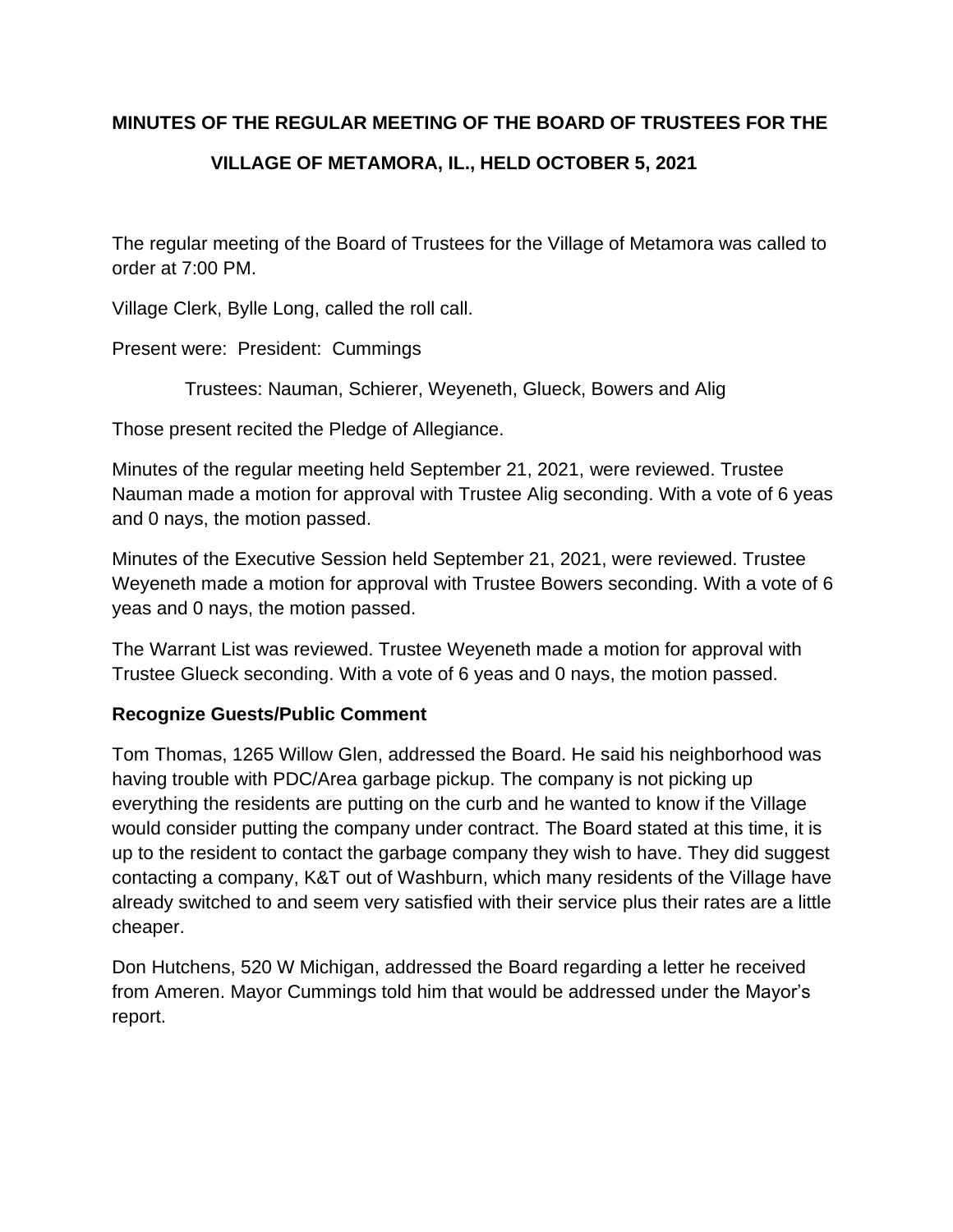#### **Mayor's Report**

The Mayor asked our social media coordinator, Elijah Surratt, to give a quick update on the progress and acceptance of the official Metamora facebook page that has recently been set up. Elijah also said the Village of Metamora website has been updated with new information and businesses. He said anyone that has information they wish to add to either site can contact him via his address on the web.

The Mayor asked for a motion to approve the codification of Ordinances with Municode in the amount \$4675.00. This codification is for 3 years and has the Village current to the end of 2020. Trustee Nauman made the motion for approval with Trustee Schierer seconding. With a vote of 6 yeas and 0 nays, the motion passed.

Next, he asked for a motion to set Trick or Treat hours on October 31, 2021, from 5PM to 8PM. Trustee Schierer made the motion for approval with Trustee Alig seconding. With a vote of 6 yeas and 0 nays, the motion passed.

The Mayor spoke of letters residents are receiving from Ameren stating they are now the residential electrical carrier. As of September 30, 2021, the Village's contract with Homefield Energy expired. Ameren offered the cheapest rate going forward at .04841 per kwh. This was according to Nathan Henricks who is our consultant for the energy prices.

At this time, Mayor Cummings made a statement on tape regarding the subject of the Lincoln Courthouse and repairs being made. He stated the Courthouse is under State control and the Village has no control over what, when or how it is handled and/or cared for. But he has been trying to push the state to do what is necessary to keep the building in good repair. He said because a lot of misinformation is out there he wanted to clarify what he has done and who he has been in contact with regarding the work needed. As of last June, he has been in contact with Ryan Spain's office as well as Win Stoller's regarding the condition of the Courthouse. He received calls from the Department of Natural Resources and Matt Middlestat, who is in charge of the Lincoln Log Cabin in Springfield as well as the other Lincoln sites in the state. He is also in charge of the inside of the Courthouse. He and others are here once a week, sorting things in the Courthouse and removing things that are not related to Lincoln. The mayor has met with them and is being informed of what the State plans to do in the future. The Mayor has been in the basement, which shows no signs of water leaks, and the upper floor which has no roof leaks. The roof was inspected last fall and found to be fine. He said the rumor of a \$150,000 grant is just that. No one he's talked to from the State knows anything about it. A new curator will be hired soon according to the State. People are looking at the windows to measure and redo them. The State is mowing once a month, which may or may not be enough at times. The State does hope to re-open the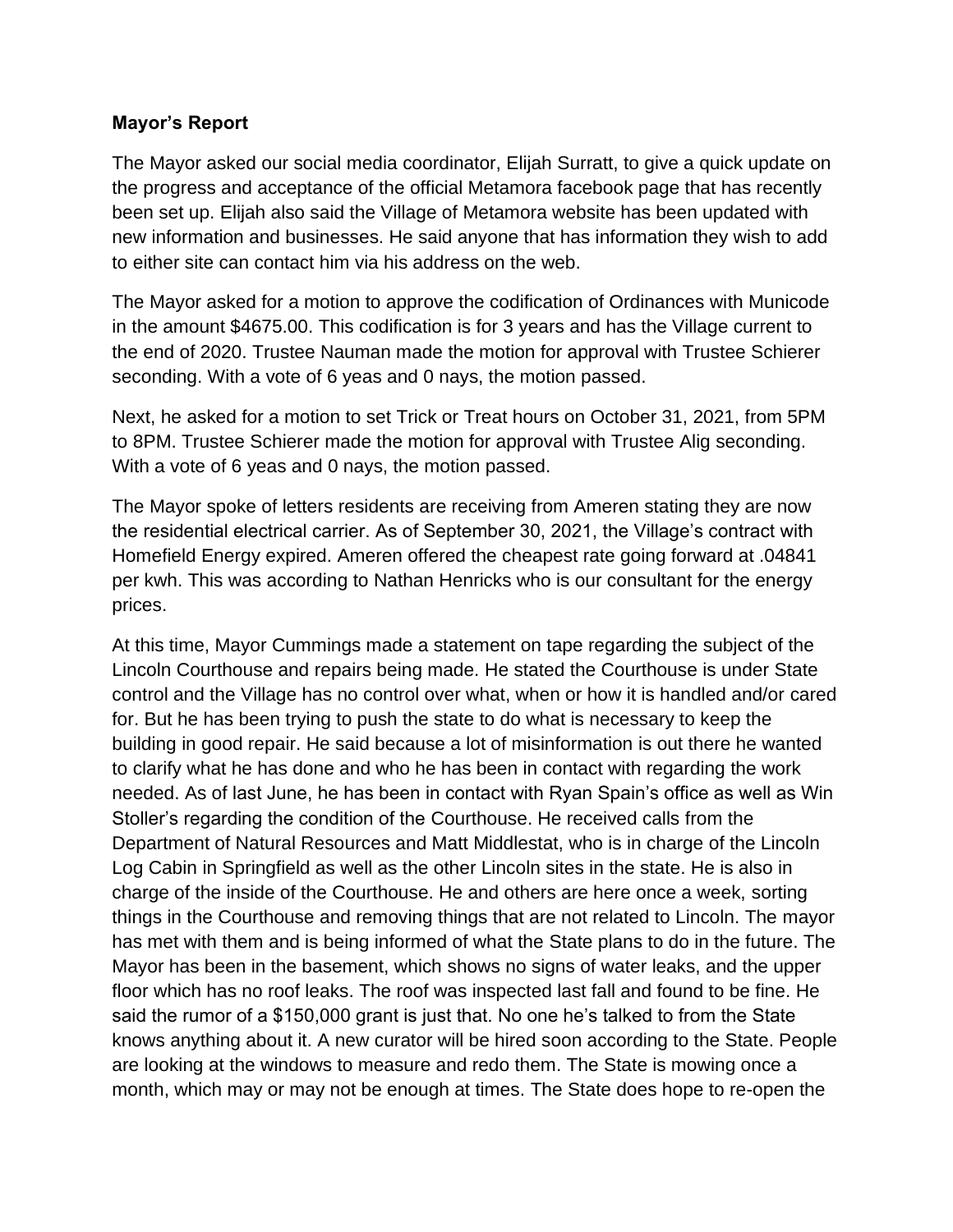Courthouse once a curator is hired. Mayor Cummings said it takes time and the State moves slow, but progress is being made and he and Matt Middlestat have had discussions on what is best for the Courthouse and Metamora. He also said anyone who wishes to write letters to the State regarding this issue is more than welcome to. All addresses can be found on the website. He hopes this clears up any and all confusion as to what is being done at the Courthouse.

## **Attorney's Report**

Mayor Cummings asked for a motion to approve an Ordinance Granting a Variance for Property Located at 1048 Hay Meadow Lane ( Bowald Property)

Trustee Schierer made a motion for approval with Trustee Alig seconding. With a vote of 6 yeas and 0 nays, the motion passed.

## **Treasurer's Report**

Treasurer Garber gave the following report:

## CASH BALANCES

Cash balances as of September 30, 2021 increased \$415,594 at a 6.67% increase from August 31, 2021

#### MAJOR RECEIPTS

| American Rescue Plan             | \$251,429 |
|----------------------------------|-----------|
| <b>State of Illinois</b>         | \$84,778  |
| Motor Fuel Taxes                 | \$13,119  |
| <b>Woodford County</b>           | \$408,764 |
| <b>MAJOR DISBURSEMENTS</b>       |           |
| <b>BlueCross/Blue Shield</b>     | \$12,085  |
| <b>Brenntag Mid-South</b>        | \$17,823  |
| <b>Constellation New Energy</b>  | \$11,590  |
| <b>IEPA</b>                      | \$31,329  |
| Emergency 116                    | \$56,967  |
| <b>Steffens 3-D Construction</b> | \$176,252 |